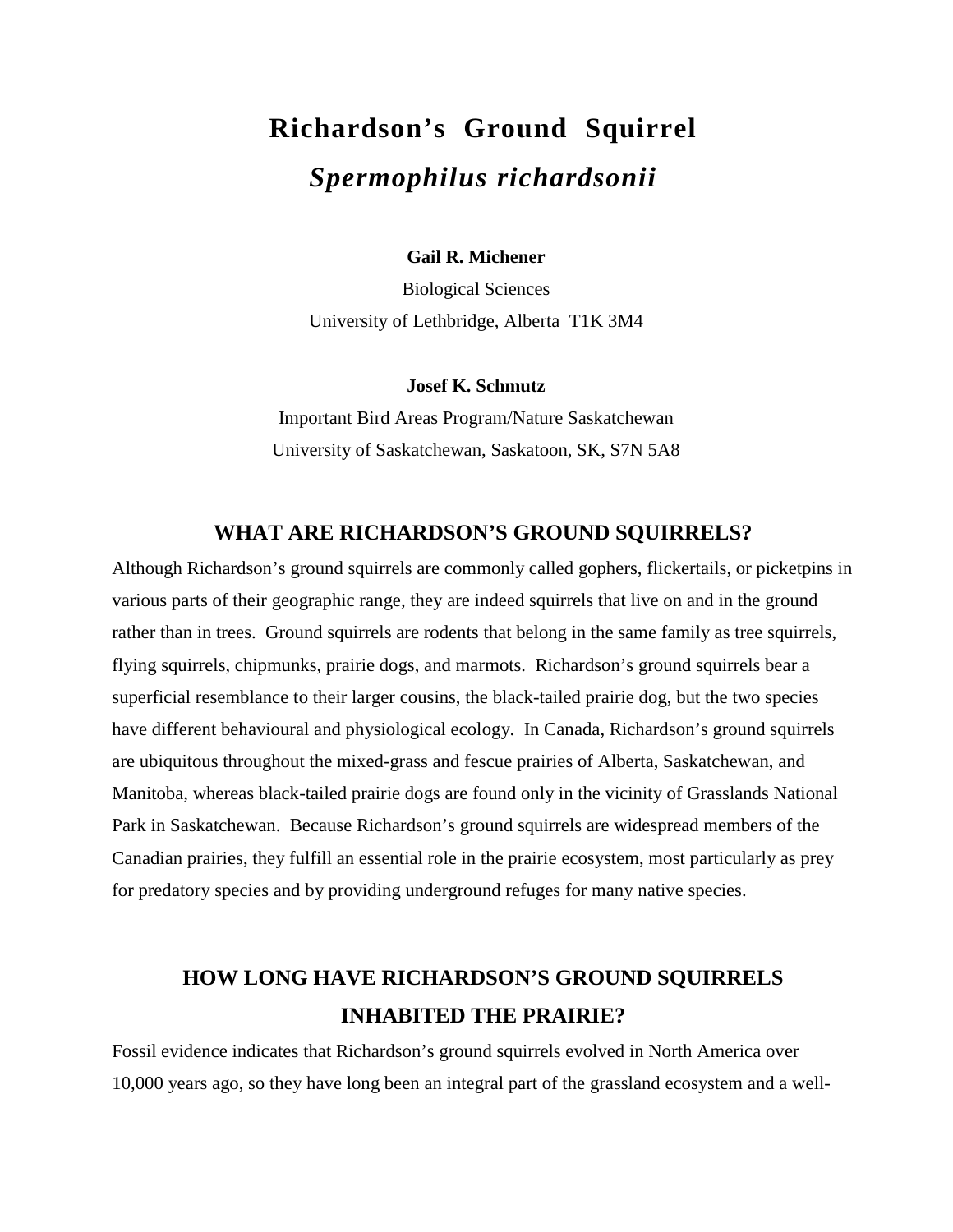established component of prairie biodiversity. John Richardson was the first European naturalist to collect specimens, in 1820, and send them back to Britain for scientific description. The species was subsequently named in Richardson's honour. Settlers arriving on the prairies from forested regions of eastern Canada and Europe were unfamiliar with squirrels that lived on the ground and were unaware of the scientific description of the species, so they borrowed the term "gopher" which is now the common vernacular for Richardson's ground squirrels in the Canadian prairies. In some localities in the US, Richardson's ground squirrels are colloquially called flickertails and picketpins, names that reflect the tail flicking used for communication and the tendency to stand upright to assess approaching danger.

Although native Americans shared the prairies with Richardson's ground squirrels and many other species, the advent of European settlement and agriculture on the prairies changed the relationship between humans and endemic species of animals and plants. In the case of Richardson's ground squirrels, much of their natural prairie habitat was either converted to crop land or was co-opted for grazing by domestic livestock. Although species such as bison and swift fox reached the brink of extinction on the prairies as a result of such human activity, Richardson's ground squirrels continue to survive in human-modified habitats such as grazed pastures, edges of cultivated fields, perennial crop fields, and city parks.

# **WHAT ROLE DO RICHARDSON'S GROUND SQUIRRELS PLAY IN PRAIRIE BIODIVERSITY?**

Richardson's ground squirrels are the favoured prey of many native species on the prairie. For the predators indicated in boldface in the following list, Richardson's ground squirrels can account for as much as 80% of the diet.

Type of predator Preferred ground squirrel prey

**AERIAL** 

**Swainson's hawk** adults and juveniles **ferruginous hawk** adults and juveniles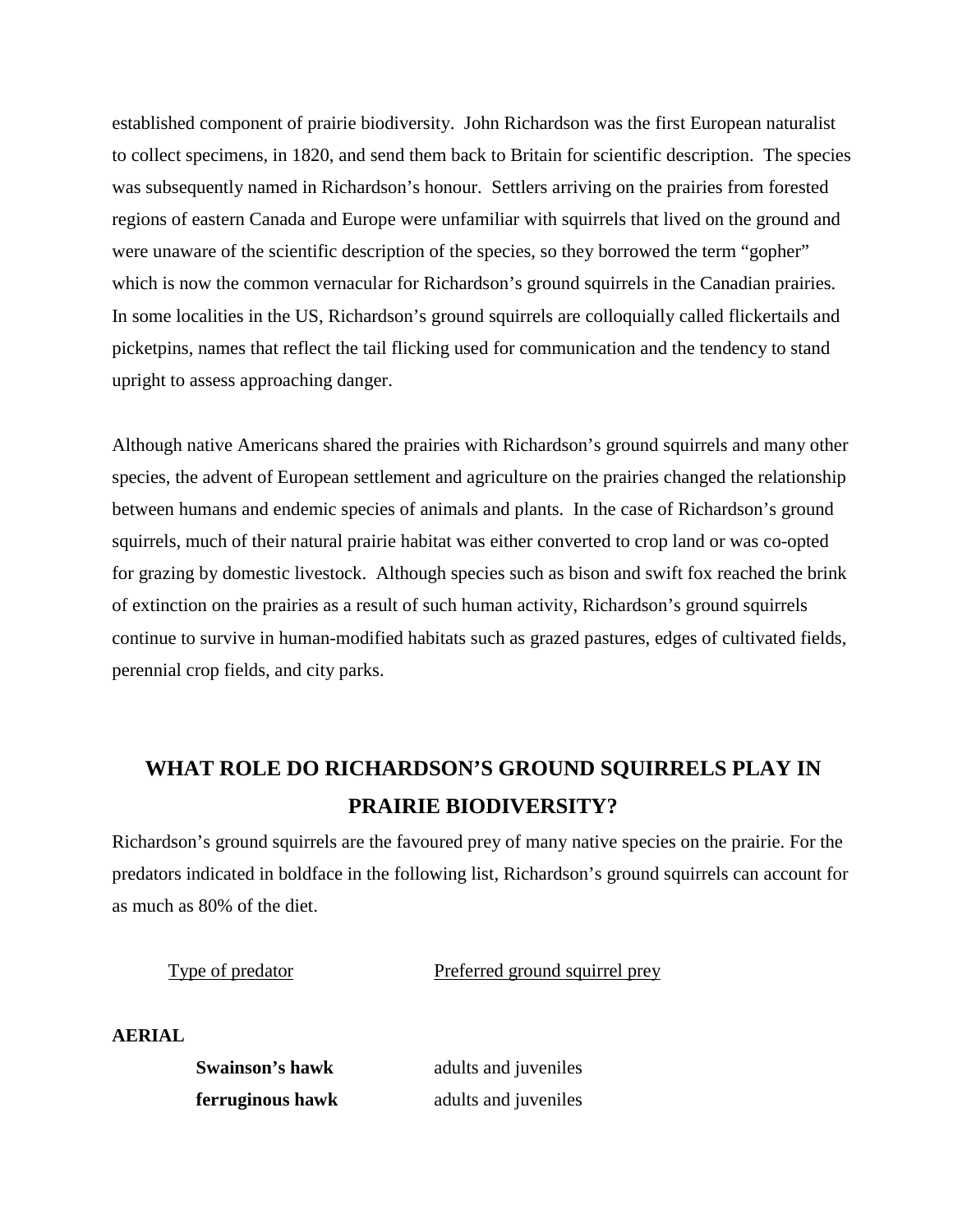| red-tailed hawk  | adults and <i>juveniles</i>                      |
|------------------|--------------------------------------------------|
| prairie falcon   | adults in spring; juveniles in summer            |
| bald eagle       | adults and <i>juveniles</i>                      |
| great horned owl | adult males and estrous females in mating season |

#### **TERRESTRIAL**

| long-tailed weasel           | infants and juveniles                       |  |
|------------------------------|---------------------------------------------|--|
| <b>North American badger</b> | infants and hibernating animals underground |  |
| coyote                       | adults and juveniles                        |  |
| red fox                      | adults and juveniles                        |  |
| prairie rattle snake         | juveniles                                   |  |

For those predators that depend on Richardson's ground squirrels as a major food source, especially for feeding offspring, ground squirrels dictate how well and how often the predators breed. For example, the number of nesting pairs of ferruginous hawks depends on the availability of ground squirrels as prey (see Schmutz and Hungle 1989).

The importance of Richardson's ground squirrels for prairie species can sometimes be indirect. Burrowing owls nest in ground squirrel burrows that have been enlarged by animals such as badgers, so the best habitats for burrowing owls are large tracts of prairie occupied by both Richardson's ground squirrels and badgers. Other animals that seek refuge in ground squirrel burrow systems include mammals such as field mice and voles, other vertebrates such as salamanders, and many invertebrates . Bumblebees, important pollinators of prairie plants, often nest in ground squirrel burrows.

### **WHEN ARE RICHARDSON'S GROUND SQUIRRELS ACTIVE?**

Richardson's ground squirrels can be seen aboveground during daylight hours from February to October, but no individual animal is active for this entire time. Dates of annual events vary by several weeks from year to year, depending on the lateness of the winter, and vary with geographic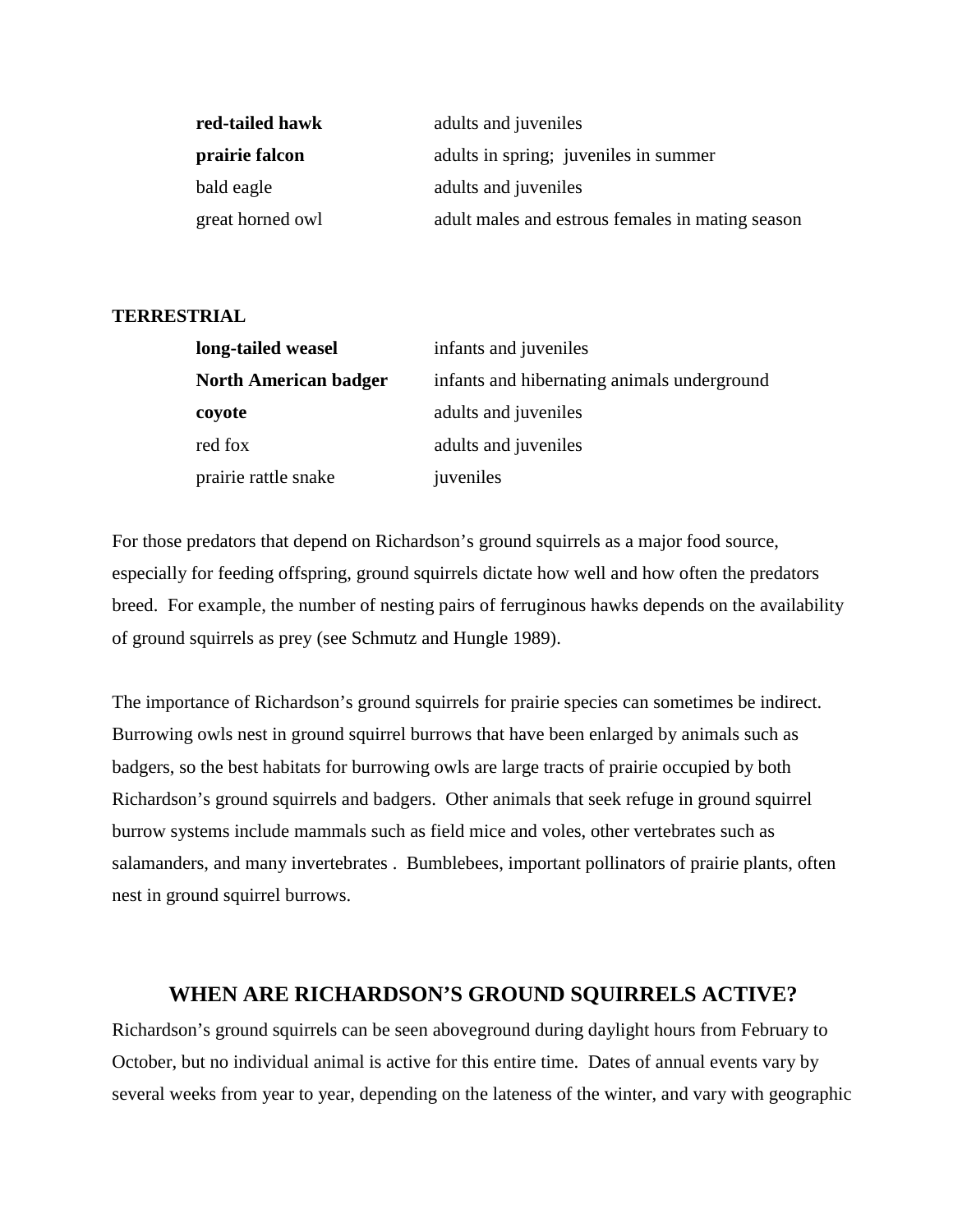region, occurring later in more northerly and easterly locations. The following dates give the typical periods of activity in the chinook region of southwestern Alberta.

|                      | Emerge above ground         | Enter hibernation        |
|----------------------|-----------------------------|--------------------------|
| <b>Adult</b> males   | mid-February to early March | mid-June to early July   |
| <b>Adult females</b> | early to mid-March          | early to late July       |
| Juvenile females     | early to mid-May            | early to mid-August      |
| Juvenile males       | early to mid-May            | mid-September to October |

As these dates indicate, Richardson's ground squirrels actually spend the majority of their life in hibernation. They hibernate for 5-7 months as juveniles and for 7-8 months as adults. Furthermore, they come above ground in the morning about 75 minutes after sunrise, they retire for the night about 75 minutes before sunset, and they stay underground in the middle of the day during summer. Consequently, even in the active season, Richardson's ground squirrels are only above ground for about 8-10 hours a day. In total, Richardson's ground squirrels spend only about 15% of their lifetime above ground.

## **HOW LONG DO RICHARDSON'S GROUND SQUIRRELS LIVE?**

Both sexes are reproductively mature at one year old. Mating occurs only in spring, shortly after females emerge from hibernation, and each female can produce only one litter per year. The litter, usually of 6 or 7 infants, is born underground after a 23-day pregnancy and juveniles first appear above ground when 28-30 days old.

Because all females emerge from hibernation over a period of about 2 weeks, their litters all subsequently appear above ground at about the same time resulting in a dramatic increase in the population density. However, natural mortality is high, especially for males. Only 10-20% of juvenile males survive to adulthood, and only 15-30% of adult males survive a further year. Although potential life span for males is 3 years, less than 1% of males survive to this age. Only 40-50% of juvenile females survive to adulthood, and about 50% of adult females survive each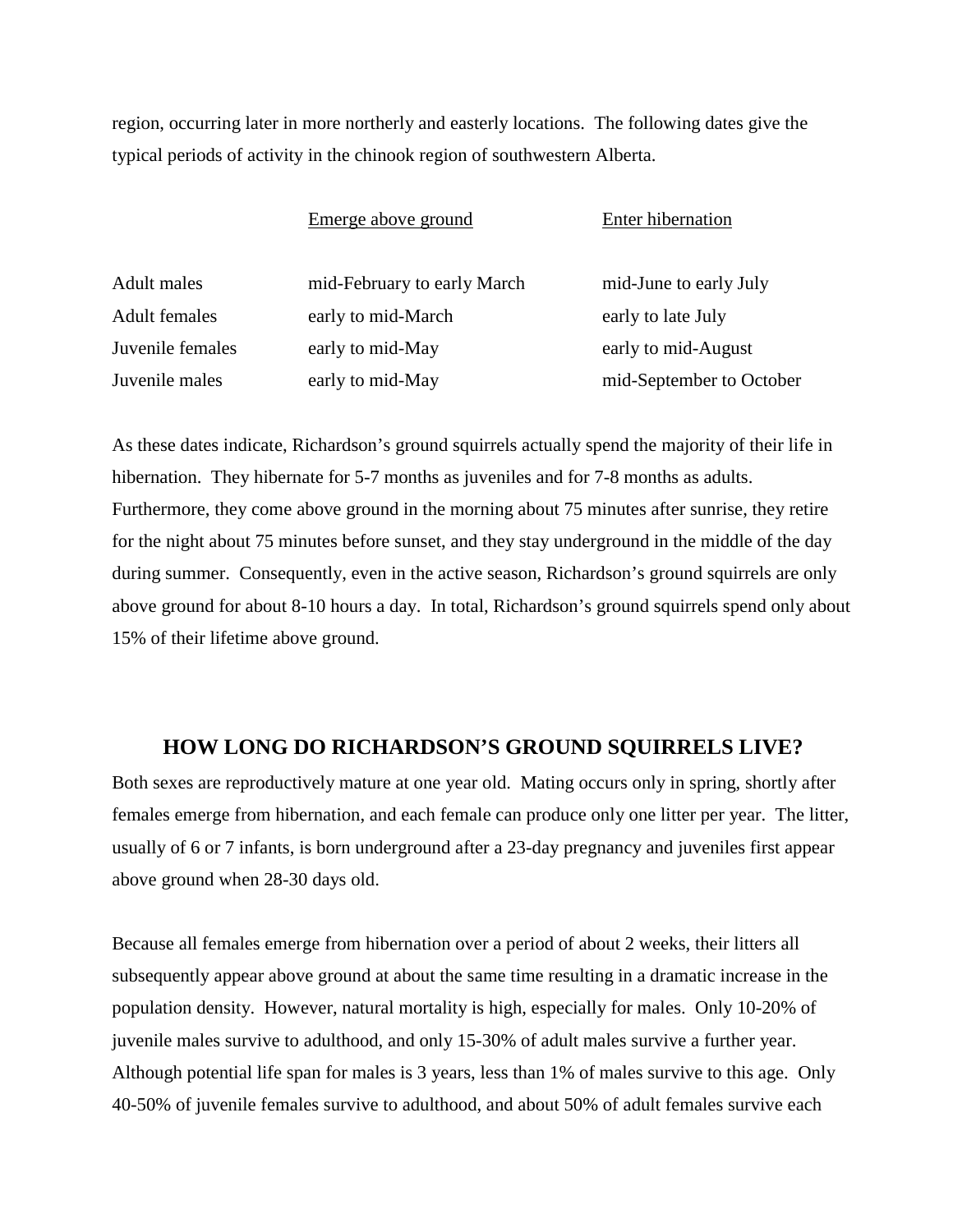further year thereafter. Potential life span for females is 5 years, but most live only 2 to 4 years (see Michener 1998).

### **WHAT DO RICHARDSON'S GROUND SQUIRRELS EAT?**

Beyond the fact that they normally eat leaves, flowers, and seeds, relatively little is known about the natural diet of Richardson's ground squirrels. Where prairie vegetation has been altered by agricultural practices, Richardson's ground squirrels eat forage crops and cereal crops but these may not be the preferred diet. Richardson's ground squirrels are primarily herbivores that eat whatever vegetation is readily available. They normally do not eat eggs of ground-nesting birds (see Sargent et al. 1987). Richardson's ground squirrels do opportunistically scavenge meat, such as roadkills, but they do not kill either their own species or other species for food.

# **HOW DO HUMANS VIEW RICHARDSON'S GROUND SQUIRRELS?**

When settlers converted the prairies to new uses, certain species were seen as undesirable competitors. In particular, Richardson's ground squirrels were viewed as problems both on cropland, where they ate newly germinated crops once the native prairie had been plowed under, and on pastureland, where they were seen as direct competitors for forage as well as a threat to livestock through their burrowing activity. No recent scientific or economic studies are available to establish the extent of damage to crops and pasture or the frequency with which livestock are lamed. Consequently, there is no good measure to assess how much time, energy, and money a farmer or rancher should invest on controlling Richardson's ground squirrels to ensure an appropriate return on that investment. Furthermore, given the annual cycle of activity and hibernation of Richardson's ground squirrels, control measures are likely to be effective only if they are implemented at appropriate times of year.

The effect of burrowing rodents such as ground squirrels and prairie dogs in a ranching economy is complex. By maintaining a diversity of grazing species, such as cattle, rodents, and other wildlife, virtually all plant species are cropped in a complementary grazing strategy that may improve range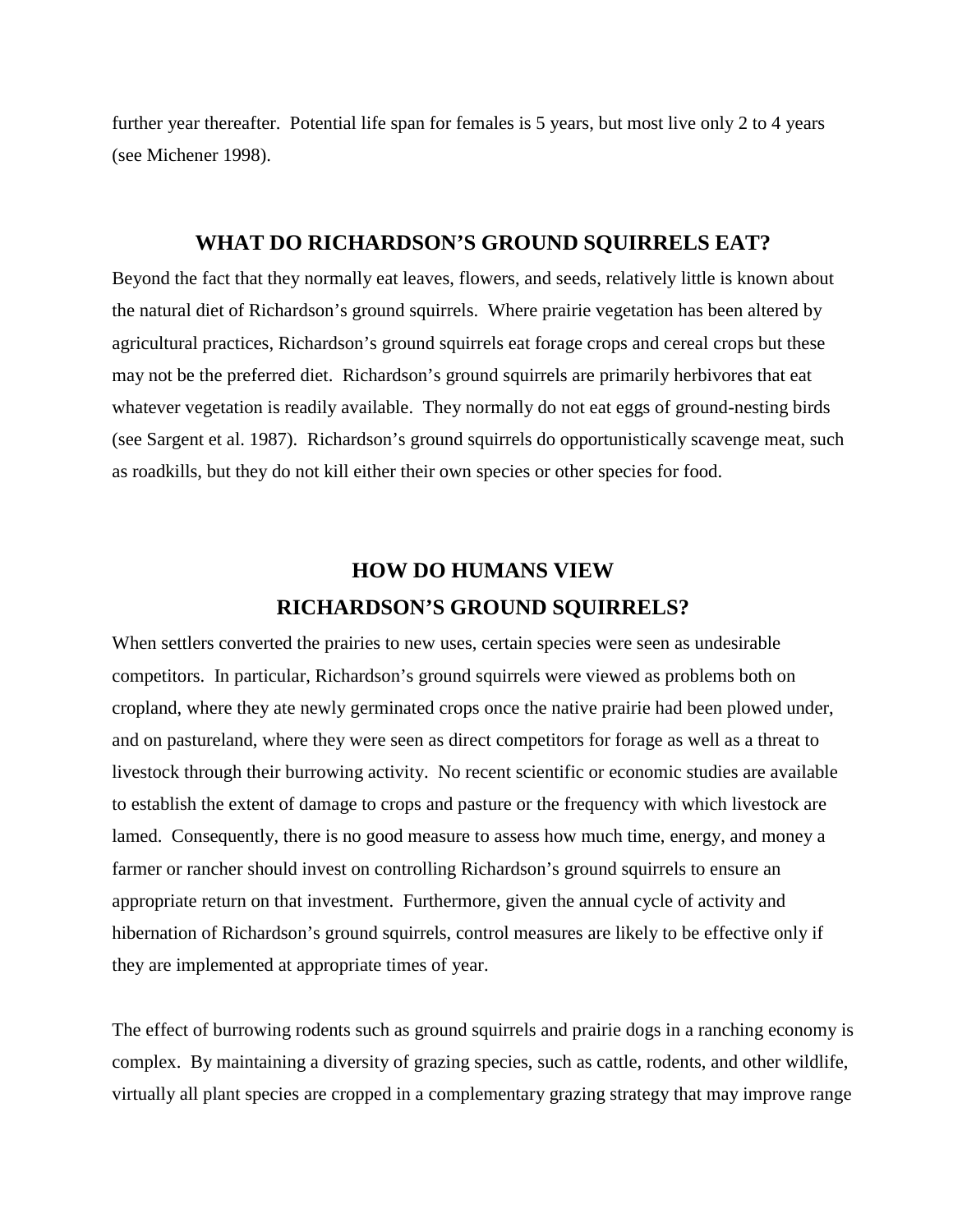productivity in the long term. The estimate that burrowing rodents reduce range productivity significantly apparently goes back to a study published 100 years ago, whereas recent research indicates only 4-7% competition between burrowing rodents and cattle, with market weight of steers unaffected (see Miller et al. 1994). One way to look at the possible relationship between cattle and Richardson's ground squirrels is to compare size (500 kg for a cow versus 0.35 kg for an average ground squirrel) and time on pasture each year (8 months for a cow versus 5 months for the average active season of a ground squirrel). This simple comparison suggests that the intake of one cow approximates that of about 2275 ground squirrels. Because of differences between cattle and ground squirrels in how they pull up vegetation, their choice of plant species and plant parts, and how vegetation is digested (in the rumen in cattle and in the cecum in ground squirrels), careful studies are needed to compare the impact of each on grazing land.

Richardson's ground squirrels are one of the few native grassland mammals that are readily seen by the casual observer. They habituate to the presence of humans and can become quite bold about seeking handouts from picnic tables, so some people gain pleasure from watching them. People who are concerned about raptor populations have an interest in maintaining and even expanding populations of Richardson's ground squirrels to ensure the well-being of species such as prairie falcons, ferruginous hawks, and burrowing owls. People with a general interest in prairie diversity and survival of the native plant and animal species of the prairie recognize the importance of Richardson's ground squirrels in the prairie ecosystem.

# **HOW COMMON ARE RICHARDSON'S GROUND SQUIRRELS?**

Because no monitoring programmes are in place, no scientific data are available on population numbers or long-term trends at the level of the prairies as a whole. In a given year, population densities can vary markedly across the prairies, as in 2001 when Richardson' ground squirrels were common in many parts of Alberta and Saskatchewan but rare in some regions of Manitoba. One study of a small isolated population in an irrigation district near Lethbridge indicated that population density can fluctuate up and down by 10-fold over the span of a decade or more (see Michener 1996). When populations become dense, predators move in and reduce the numbers,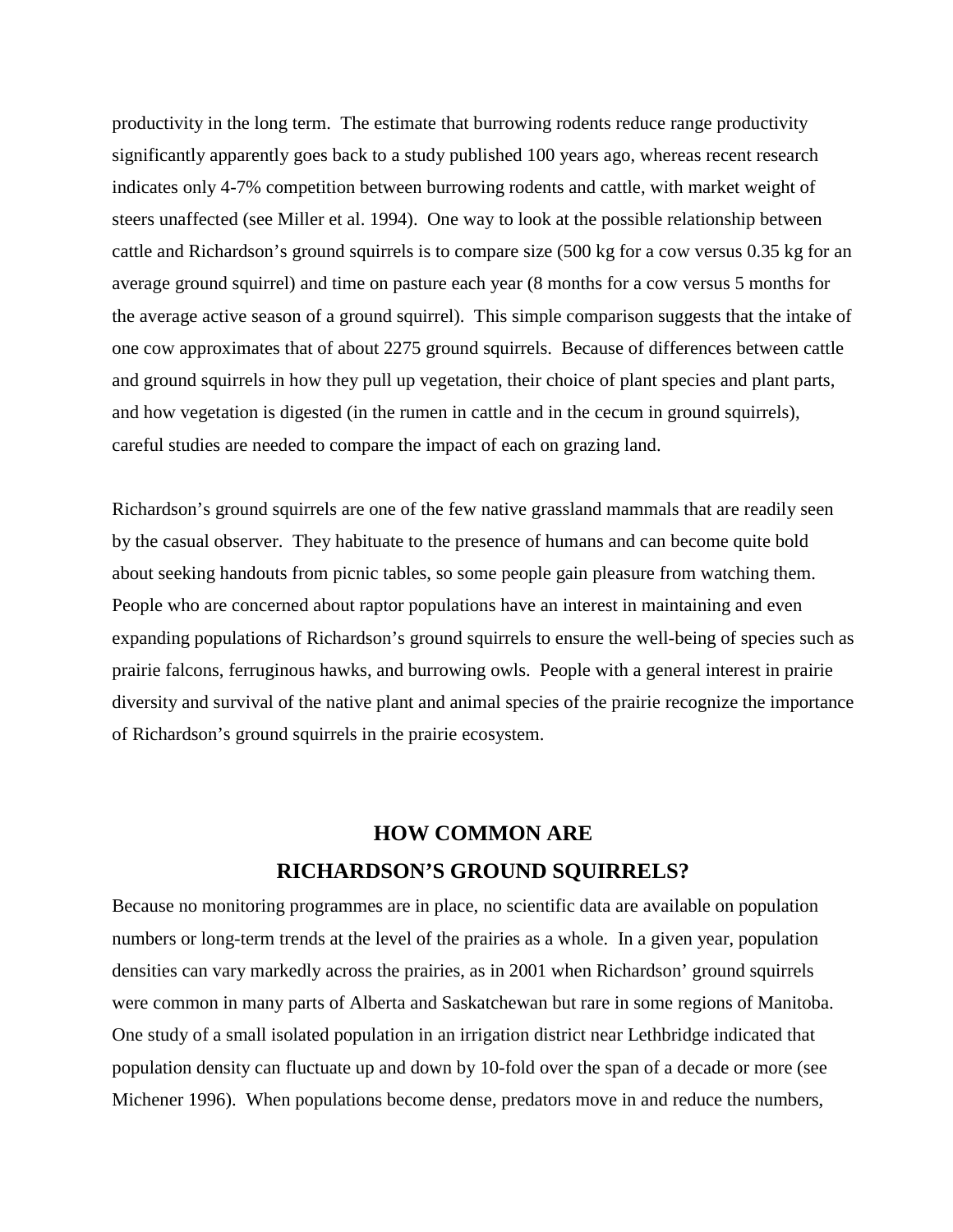after which several years are required for populations to increase again.

When humans seek to reduce populations rapidly over a large area, techniques such as shooting or distributing poisoned bait are more likely to be used than fumigation or flooding of burrows. Chemicals such as strychnine, a poison which causes nerves to send inappropriate signals to muscles (see Savarie 1991), can kill any vertebrate, including humans, if a sufficient quantity is ingested. Above-ground broadcasting of poisoned bait leads to inadvertent ingestion by unintended victims, including mallard ducks, mourning doves, and native sparrows (see Hegdal and Gatz 1977; Schmutz et al. 1989). Little is known about the impact on non-target species of poisoned bait placed in ground squirrel burrows.

Richardson's ground squirrels appear to thrive in very open habitats with short vegetative cover, probably because they can more easily detect approaching predators. Consequently, land management that encourages vegetative cover to make an area less suitable and less attractive to ground squirrels may provide a long-term method of maintaining populations at acceptable levels. Additionally, land management practices that encourage predators to settle nearby, such as installing nesting platforms for raptors (Schmutz et al. 1984), may contribute to controlling numbers of ground squirrels.

### **PRIVATE ENTERPRISE VERSUS PUBLIC GOOD?**

Canadians pay less for food than do people in many other countries, and this expectation that food should be cheap necessitates cost efficiency in the food sector. Whether the losses are due to weather or pests, farmers and ranchers bear the costs of reduced yields. Most Canadians (83% in a survey) report that "maintaining abundant wildlife is very or fairly important" (see Filion et al. 1993). Ground squirrels are integral members of wildlife biodiversity, so they are a "public good", but if maintenance of biodiversity involves costs, who should bear these costs?

In Canada's grassland ecoregion, 80% of the grassland is now used for agriculture, industry, and urbanization. Many native prairie species will continue to survive at sustainable levels provided a variety of land management approaches are used to ensure that adequate landscapes are maintained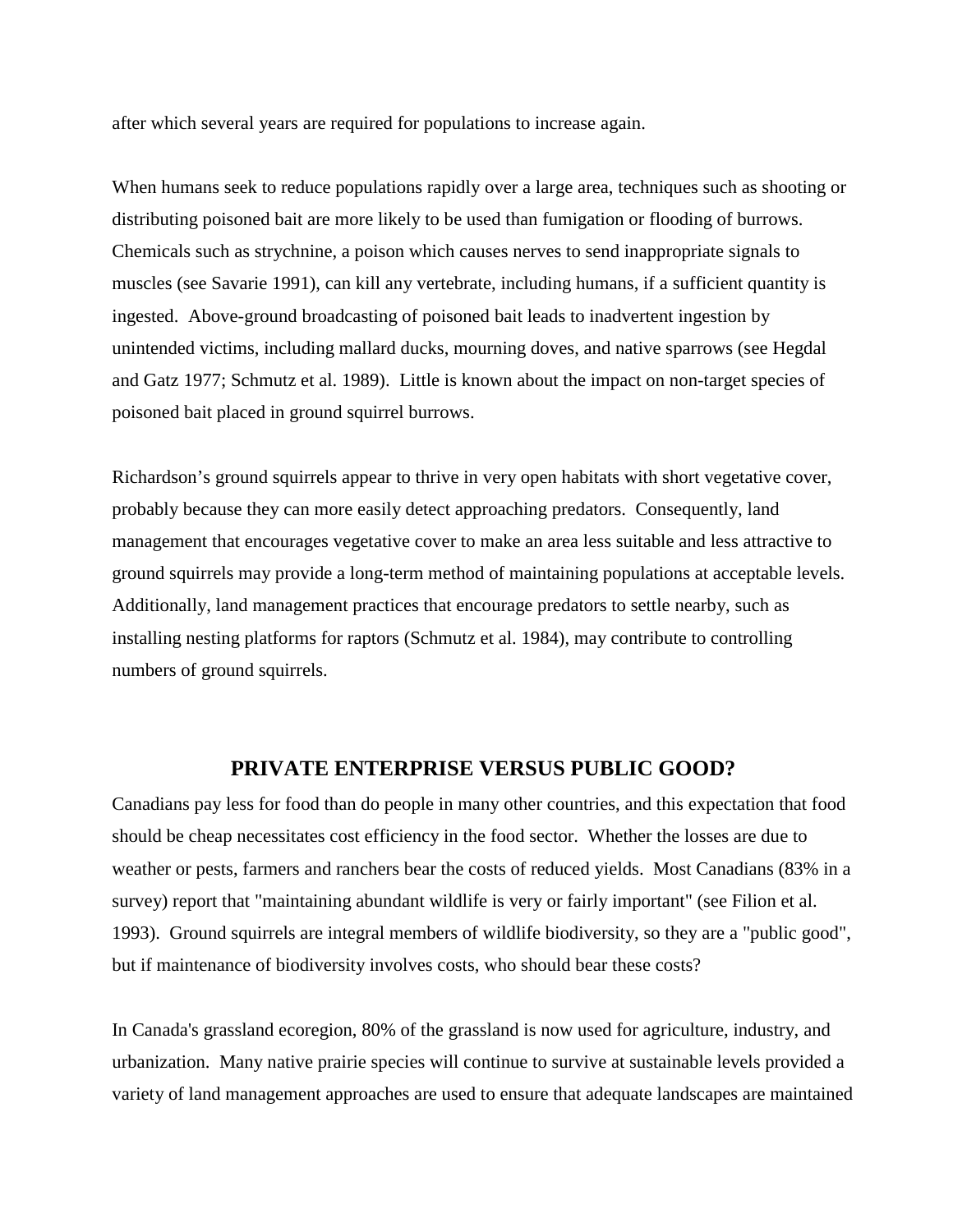through a combination of deeded and public lands.

#### **THE FUTURE FOR RICHARDSON'S GROUND SQUIRRELS?**

Although most of the original prairie no longer exists and despite decades of control measures, Richardson's ground squirrels have persisted, sometimes even thriving in human-modified habitats, whereas other species have been brought to the brink of extinction. Richardson's ground squirrels are a food source for many prairie species and their burrows serve as refuges for yet other species, so the continued presence of Richardson's ground squirrels will help to guarantee the rich biodiversity of the prairies.

For further information on Richardson's ground squirrels go to http://home.uleth.ca/~michener

- Filion, F. L., E. DuWors, P. Boxall, P. Bouchard, R. Reid, P. A. Gray, A. Bath, A. Jacquemot, and G. Legare. 1993. The importance of wildlife to Canadians: Highlights of the 1991 survey. Environment Canada, Supplies and Services, Ottawa. See also <http://www.ec.gc.ca/nature/survey.htmwww.ec.gc.ca/nature>
- Hegdal, P. L. and T.A. Gatz. 1977. Hazards to seedeating birds and other wildlife associated with surface strychnine baiting for Richardson's ground squirrels. Unpublished Report, U.S. Fish and Wildlife Service, Denver Wildlife Research Center, Denver, Colorado.
- Michener, G. R. 1996. Establishment of a colony of Richardson's ground squirrels in southern Alberta. Pp. 303-308 *in* Proceedings of the fourth prairie conservation and endangered species workshop. *Edited by* W.D. Willms and J.F. Dormaar. Provincial Museum of Alberta Natural History Occasional Paper 23:1-337.
- Michener, G. R. 1998. Sexual differences in reproductive effort of Richardson's ground squirrels. Journal of Mammalogy 79:1-19.
- Miller, B., G. Ceballos, and R. Reading. 1994. The prairie dog and biotic diversity. Conservation Biology 8:677-681.
- Sargeant, A.B., M. A. Sovada, and R. J. Greenwood. 1987. Responses of three prairie ground